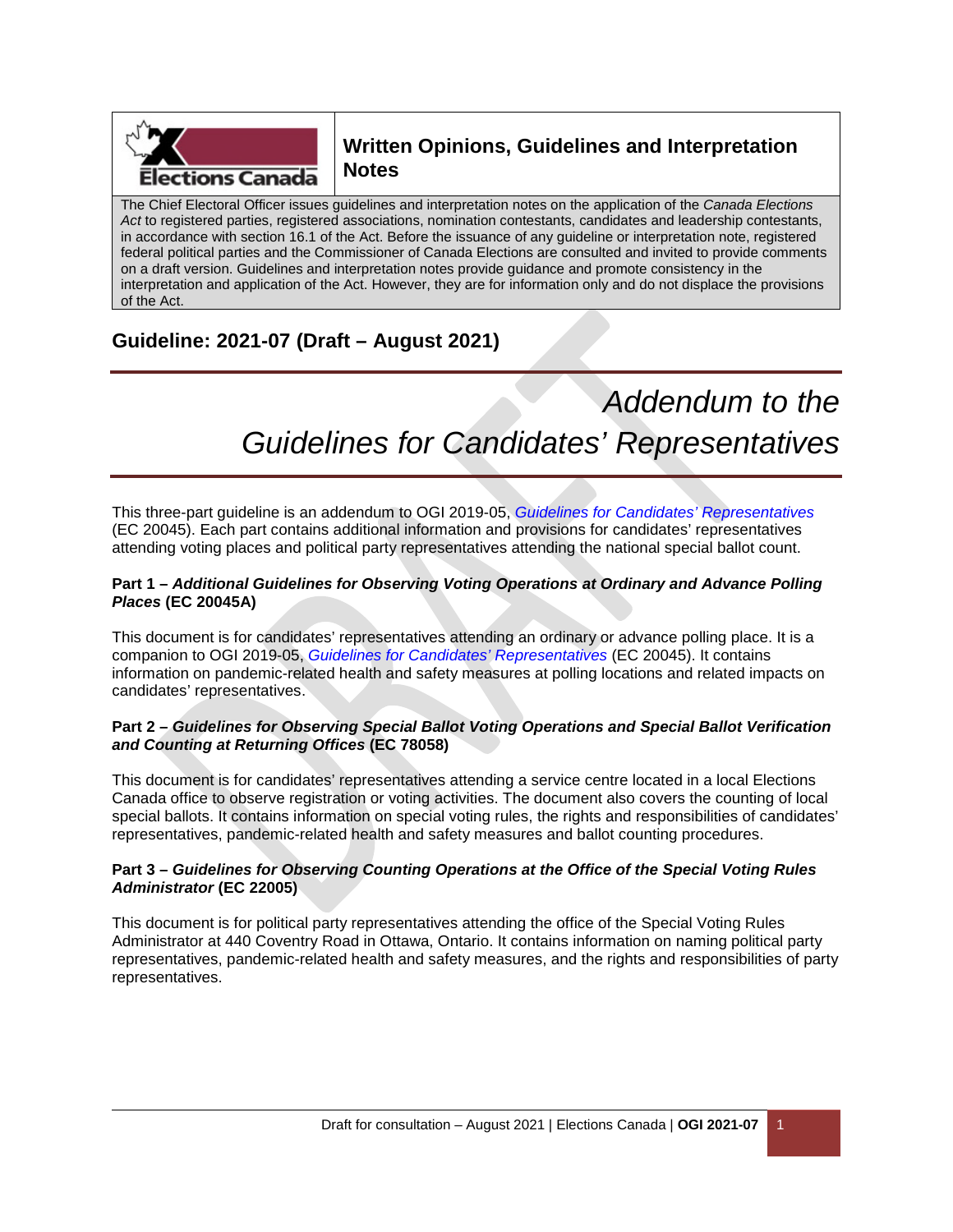

# **Additional Guidelines for Observing Voting Operations at Ordinary and Advance Polling Places**

This document is Elections Canada's DRAFT guideline OGI 2021-07, Part 1.

### **Introduction**

Everyone must follow the health and safety measures, signage and instructions at all Elections Canada locations. As a candidate's representative, you must become familiar with the health and safety measures at the polling place and with your responsibilities under these measures.

This document supplements the *Guidelines for Candidates' Representatives* (EC 20045). The pandemic situation remains fluid, and new or updated guidelines may be issued at any time. Please check the Elections Canada website for the most up-to-date information.

In addition to the new health and safety measures at polling places, detailed below, some responsibilities of election workers have changed. There will now be only one election officer at the voting desk. Duties formerly carried out by the poll clerk will be performed by other election officers at the polling place. The deputy returning officer is responsible for checking the elector's ID, crossing their name off the list and issuing their ballot. The registration officer (or the poll supervisor) is responsible for registering the elector, updating their information and administering the vouching process, when applicable. There will always be two election officers present to administer the counting of the votes when polls close on election day.

# **New Measures at Polling Places**

New health and safety measures will be uniformly applied at polling places in all electoral districts. Some measures may change as the pandemic evolves. The central poll supervisor (or the deputy returning officer or designated supervisor on site) is responsible for ensuring that the new health and safety measures are applied and followed.

The following measures will apply:

- Election officers will encourage electors to wear a mask. Masks will be available if electors need them.
- Election officers will ask electors to follow physical distancing measures and signage.
- Electors will be encouraged to provide their name and contact information (on a voluntary basis) for the Entry Register for contact tracing purposes.
- Electors will be allowed to register and vote without removing their face mask or other face covering, in keeping with Elections Canada's *Policy on Voter Identification when Registering and Voting in Person in Federal Electoral Events*.

As a candidate's representative, you must follow additional measures, which include but are not limited to:

- **Wearing a mask** at all times, including during the counting of the votes. (Elections Canada will supply a mask, or you may bring your own. Your mask must be neutral in colour and not indicate support or opposition to any candidate or political party on the ballot.)
- Staying at least two metres from others, including poll workers, at all times.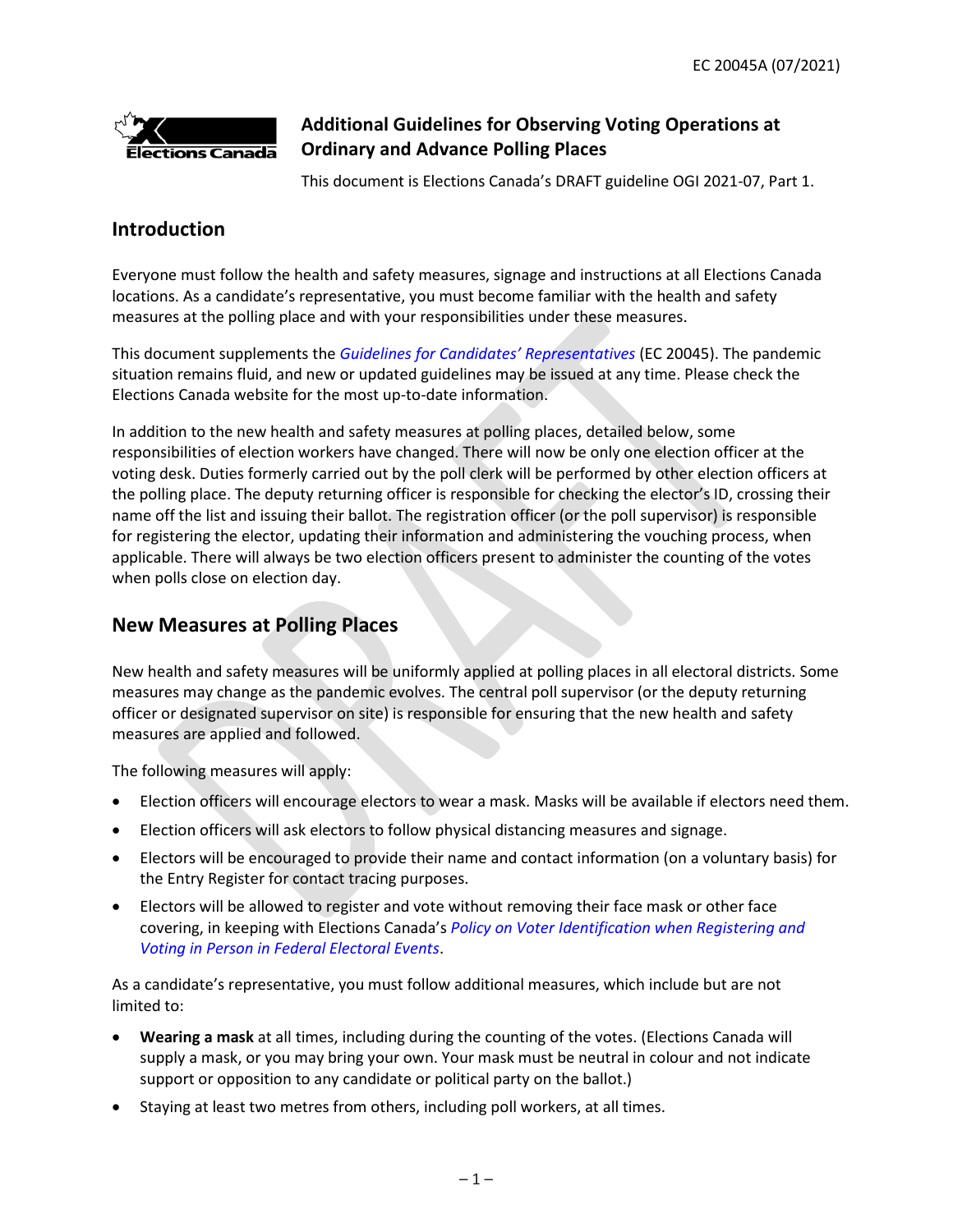- Washing your hands often or using hand sanitizer when soap and water are unavailable.
- Staying home if you are sick or if you have been in contact with someone who has or is suspected of having COVID-19.
- Avoiding touching surfaces where possible.
- Bringing your own pen to sign ballot box seals.
- Providing your name and phone number for contact tracing purposes, where applicable (recommended but not mandatory).

Representatives may also wish to consider downloading and activating the Government of Canada's COVID Alert exposure notification app.

### **Impacts on the Functions of Candidates' Representatives**

The health and safety measures being put in place at polling stations do not impact the rights and obligations of candidates' representatives. However, to ensure the safety of electors, election workers and candidates' representatives during the pandemic, the following changes will apply.

#### **Candidates' representatives during voting hours**

While every candidate is entitled to send two representatives per polling place, we ask candidates to help ensure that there is enough space in the building to allow voting to proceed as quickly as possible while meeting physical distancing requirements. This should not affect the periods before polls open when ballot boxes are being sealed and after voting hours when votes are being counted.

Note: Under the health and safety measures, the central poll supervisor (or the deputy returning officer or designated supervisor on site) may restrict the movement of candidates' representatives within the polling place if necessary to ensure the health and safety of electors and workers both during voting and during the count.

#### **Voter identification**

If you cannot keep a distance of two metres from an elector when examining their ID, you may ask the elector to place their ID on the table and step back while you examine it. Candidates' representatives may **not** touch or handle the ID.

#### **Contact information and the** *Visitors Log*

When entering the polling place and before showing your *Authorization of a Candidate's Representative* form, you may be asked to provide your name and contact information for the Entry Register for contact tracing purposes. Although providing this information is voluntary, you **must** sign the *Visitors Log* when entering and leaving the polling place. This log will help us keep an accurate record of everyone—other than electors—who enters and leaves.

Note that public health authorities conduct contact tracing, not Elections Canada. We will provide the Entry Register to public health authorities if they request it. Protocols are in place to protect the information in the register and properly dispose of it. It will be destroyed 30 days after election day.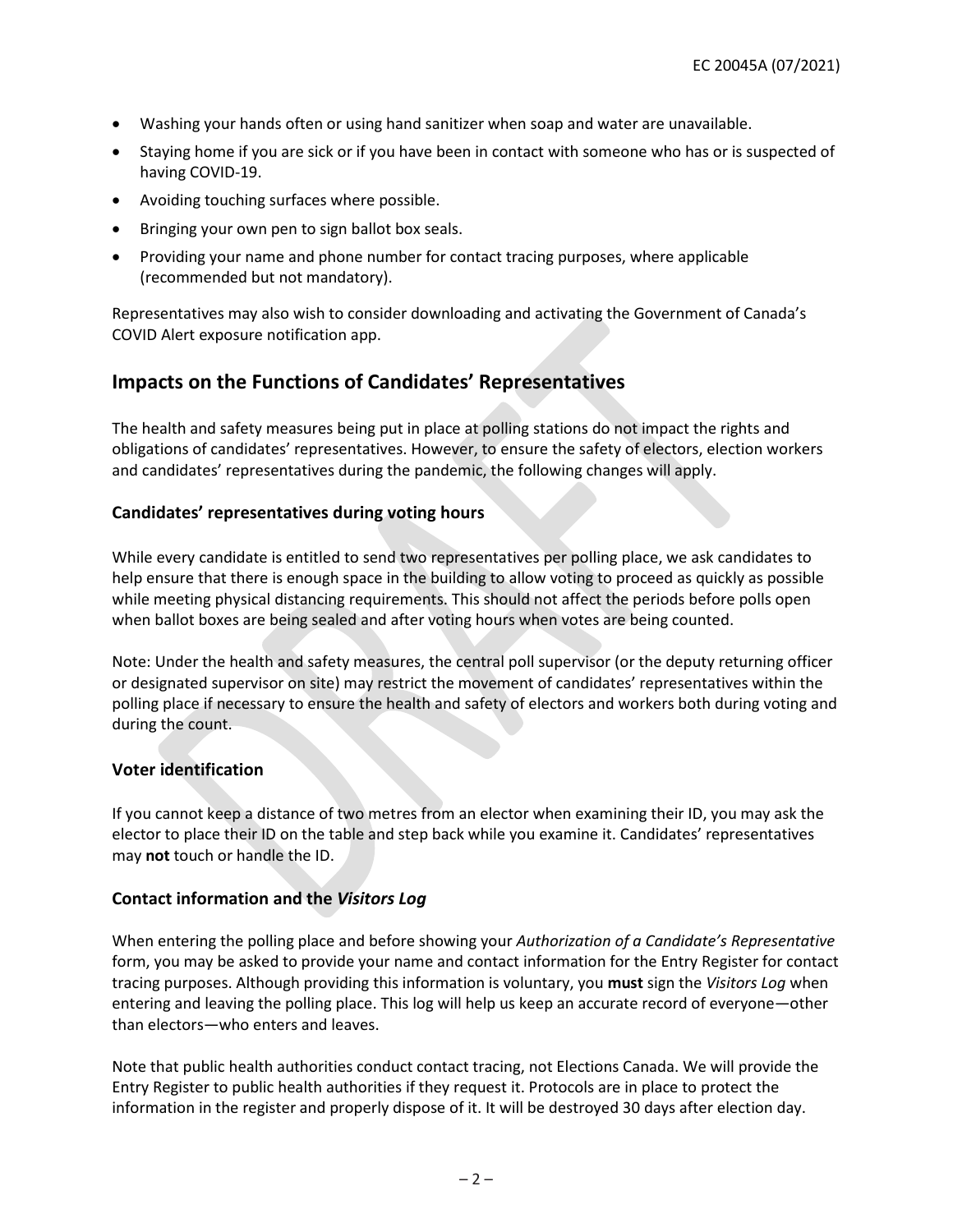

# **Guidelines for Observing Special Ballot Voting Operations and Special Ballot Verification and Counting at Returning Offices**

This document is Elections Canada's DRAFT guideline OGI 2021-07, Part 2.

# **Introduction**

You have been chosen as a candidate's representative for this federal election. These guidelines have been prepared to help you perform your duties in accordance with applicable rules.

The following is provided for your guidance. The final authority is the *Canada Elections Act*. The returning officer, assistant returning officer, additional assistant returning officer or service point supervisor has the final say for its application in the office of the returning officer.

The primary role of election officers is to serve electors as they come to register and vote. Your role is to observe registration and voting proceedings under the Special Voting Rules and provide the level of scrutiny necessary to a fair and transparent process.

We suggest that you register and vote by special ballot or vote at your advance poll if your duties will make it impossible for you to vote on election day at the polling station where you are legally entitled to vote.

# **Special Voting Rules – Authorization of a Candidate's Representative**

The *Authorization of a Candidate's Representative* (EC 20020) form authorizes you to act as a candidate's representative in an electoral district for this federal election. Speak with your candidate or official agent to obtain the authorization form.

Before you can be admitted to any service centre or polling place, you must present the form signed by your candidate or official agent. Show it to the returning officer, assistant returning officer, additional assistant returning officer or service point supervisor. The original form or a photocopy of the form will be accepted; a digital copy cannot be accepted. The service point supervisor will verify that the top section of the form has been duly completed, and you will be required to make a solemn declaration. If required, you will be provided with a *Candidate's Representative Identification Badge* (EC 20901) inside a *Clear Plastic Badge Holder* (EC 20909). You must not add or write anything on the badge.

Rules governing the conduct of local offices and polling stations differ. If you are observing proceedings at a polling place, please refer to the *Guidelines for Candidates' Representatives*  (EC 20045).

You may visit any polling place or service centre in the same electoral district at any time during voting for this federal election without being required to make another solemn declaration, as long as you present a valid *Candidate's Representative Identification Badge* (EC 20901).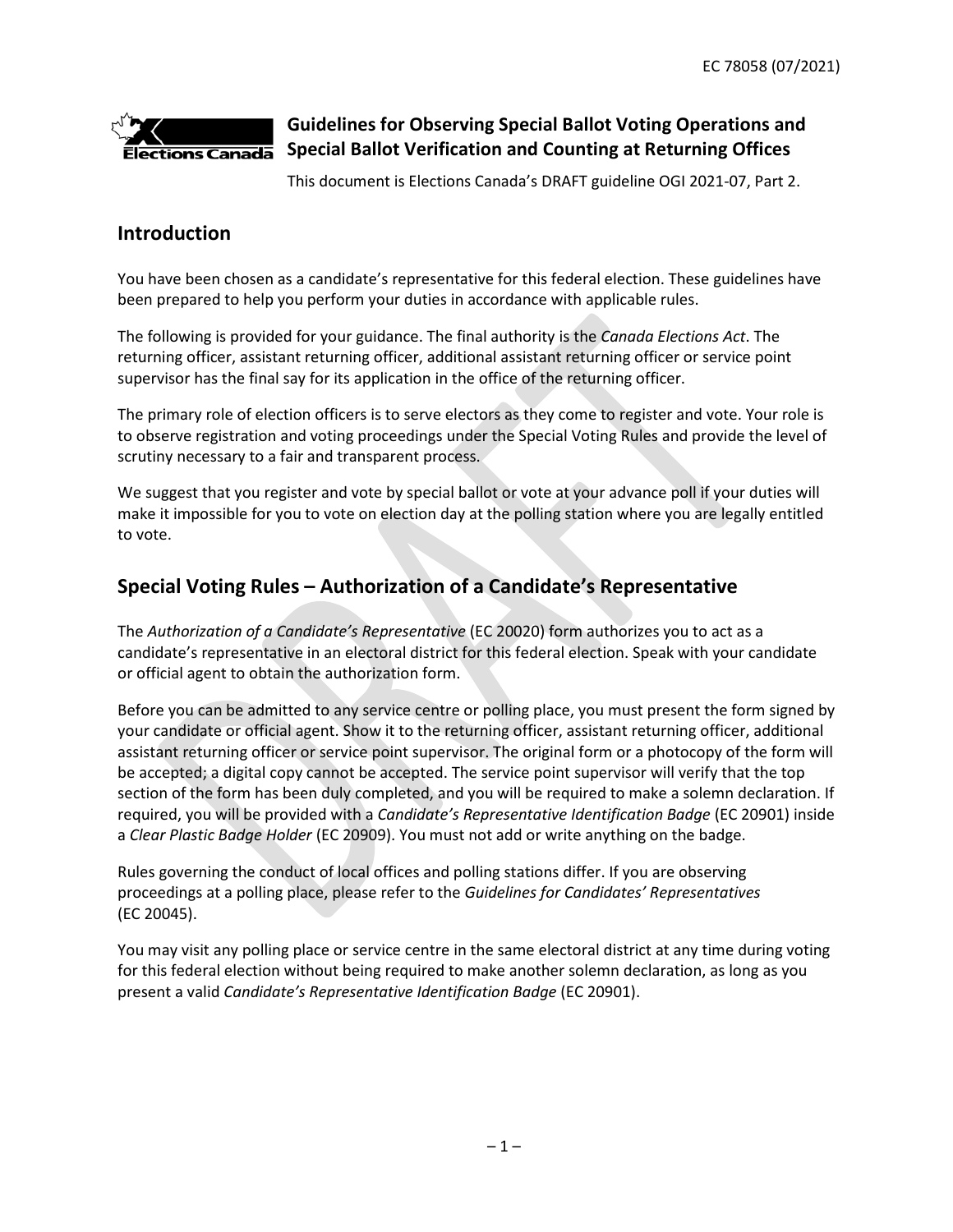# **Responsibilities at the Service Centre**

#### **As a candidate's representative, you MUST:**

- aid in maintaining the secrecy of the vote;
- respect the right of electors to an accessible voting process;
- be prepared to show your signed *Authorization of a Candidate's Representative* (EC 20020) form to the returning officer, assistant returning officer, additional assistant returning officer or service point supervisor, when requested;
- display the *Candidate's Representative Identification Badge* (EC 20901) when acting in the capacity of a candidate's representative; and
- respect the decisions of the returning officer, assistant returning officer, additional assistant returning officer or service point supervisor.

#### **As a candidate's representative, you MAY:**

- observe the registration and voting activities in any service centre or polling place in the same electoral district as the candidate you represent at any time during registration and voting for this federal election without being required to make another solemn declaration, as long as you present a copy of your signed authorization form;
- observe the sealing and unsealing of ballot boxes, or the transfer of outer envelopes to a secure storage medium, as need be;
- request to examine, but not handle, an elector's identification when the service agent is verifying proof of identity and residence—electors may vote even if they refuse to allow you to examine their identification, and election officers will keep a record of such situations;
- during office hours, examine certain official election material—such as the *Record of Outer Envelopes Issued to Local SVR Electors (RO)* (EC 78720)—provided it does not interfere with the registration or voting process;
- request, through the service agent, that an elector make a solemn declaration if you have reasonable doubt about the elector's qualification (age and citizenship) or residence in the electoral district when voting in person;
- be present in the office of the returning officer during the verification and counting of local special ballot votes—the deputy returning officer in charge will review your authorization form and administer your solemn declaration (if not already performed); and
- examine and object to any outer envelope or ballot being verified or counted—the deputy returning officer will keep a record of all objections.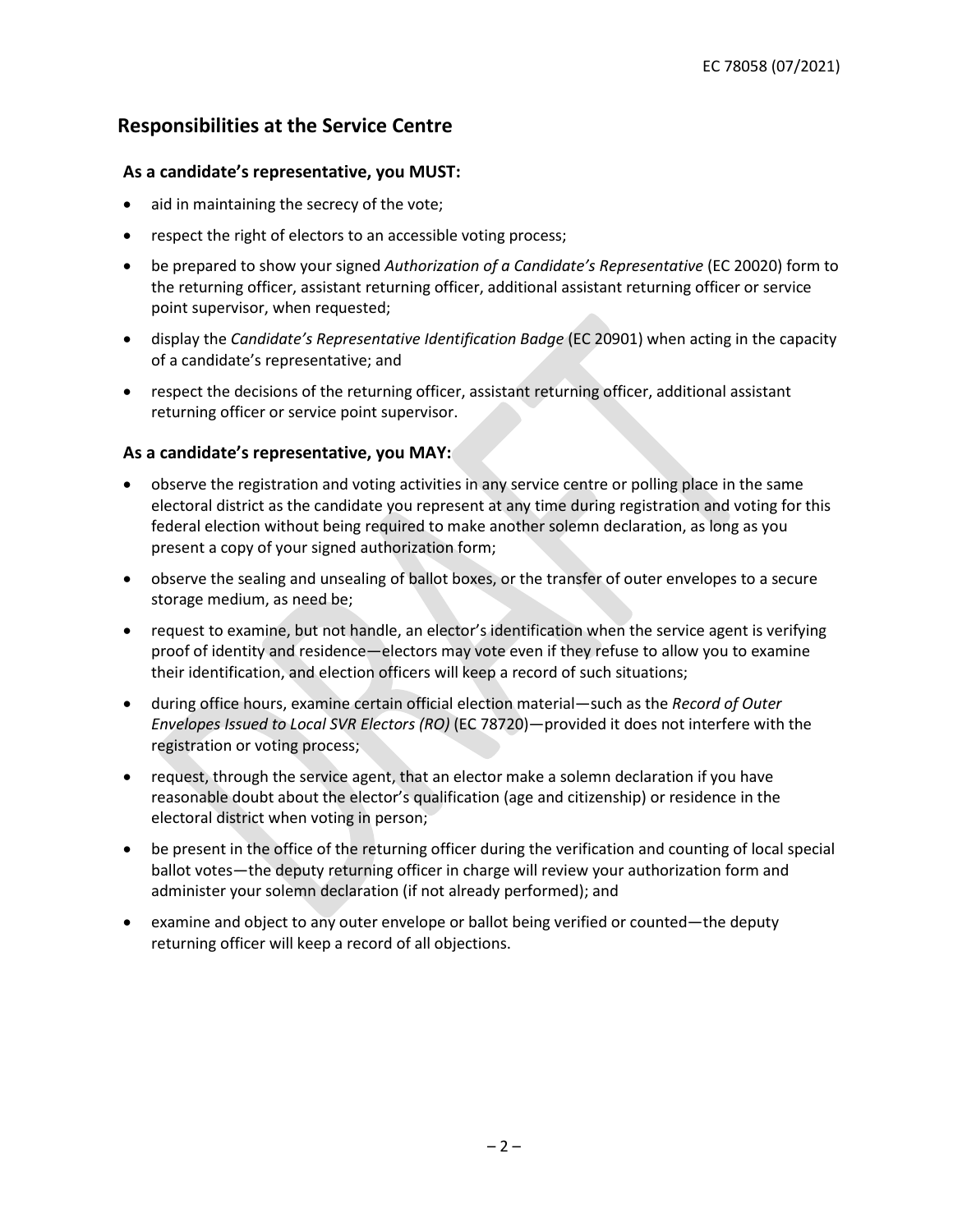#### **As a candidate's representative, you MAY NOT:**

- interfere with the registration or voting process, at the risk of being removed from the office;
- talk directly to an elector or act as an interpreter for an elector—you may direct your comments, questions or objections only to the returning officer, assistant returning officer, additional assistant returning officer or service point supervisor;
- attempt to obtain information about how any elector is going to vote or has voted, or attempt to influence an elector's choice of candidate;
- directly or indirectly induce an elector to show their marked ballot to any person;
- handle an elector's identification;
- take any photographs or make any audio or video recordings in the office of the returning officer or the service centre;
- sit at a service agent's desk;
- display partisan symbols or material inside or near the office, which may include the parking lot, grounds and sidewalk;
- display campaign literature or other material that could be taken as an indication of support for or opposition to the election of a candidate or political party; and
- use or wear colours or emblems in the office that would identify your candidate or party.

|                                                                  | <b>Number of Candidates' Representatives Permitted</b><br>(per candidate) |
|------------------------------------------------------------------|---------------------------------------------------------------------------|
| <b>Service Centre (During Registration</b><br>and Voting Period) | 2 per office                                                              |
| During the Counting of Special<br><b>Ballot Votes</b>            | 1 per team of deputy returning officer<br>and poll clerk                  |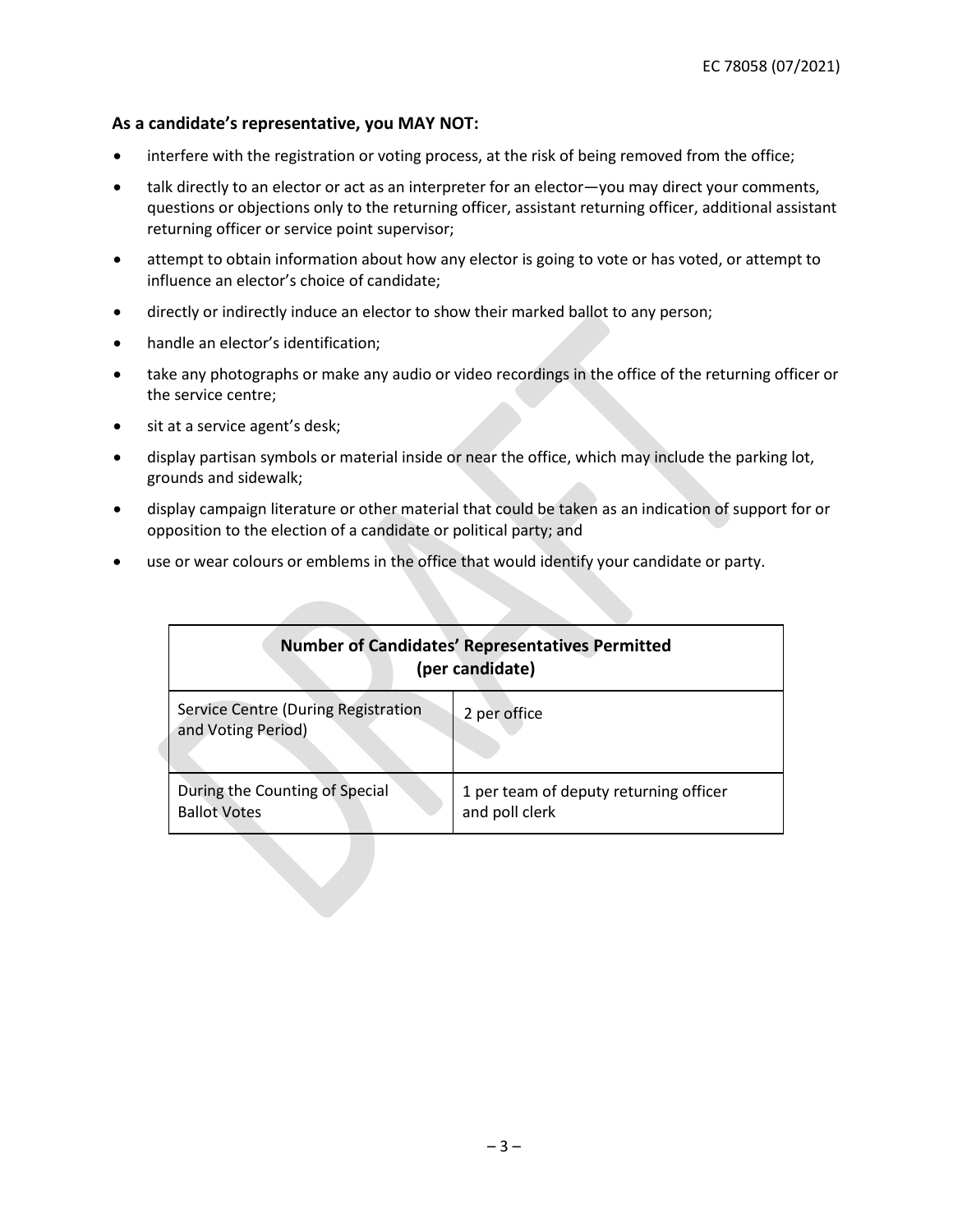# **Special Voting Rules**

Any elector who cannot or does not wish to vote at a polling station during an election may vote using a special ballot. With a special ballot, an elector can vote by mail or in person at the office of any returning officer or additional assistant returning officer. If the elector is away from their electoral district, inside or outside Canada, they can also register to vote with Elections Canada in Ottawa. Voting by special ballot is governed by the Special Voting Rules, set out in Part 11 of the Canada Elections Act.

In offices of returning officers, registration and voting services are offered to two types of electors:

*1. Local electors—Canadian electors in their electoral districts during the election* 

Canadians who will be 18 years of age or older on election day and who, during an election, cannot or do not wish to vote at the advance or election day polls, may apply to vote by special ballot in their own electoral districts.

#### *2. National electors—Canadian electors temporarily away from their electoral districts during the election*

Canadians who will be 18 years of age or older on election day and who live in Canada but who expect to be absent from their electoral districts, either in Canada or abroad, during an election may apply to vote by special ballot.

### **Registration and Voting Procedures**

#### **Registering to Vote by Special Ballot**

Service agents make sure that everyone who is eligible to register to be on the list of electors and to vote by special ballot gets that opportunity. They are required to check electors' proof of identity and residence. When an elector applies in person, a photocopy of their ID is not required, but the information is captured in REVISE, which will generate the *Record of Outer Envelopes Issued to Local SVR Electors (RO)* (EC 78720). Service agents must ensure that the elector's application is complete before they issue a special ballot voting kit to the elector. A multi-envelope system is used to protect the secrecy of the vote while also ensuring that adequate administrative measures are in place. The elector must complete and sign the declaration on the outer envelope that forms part of the voting kit. The declaration states that the elector is a Canadian citizen and will be at least 18 on election day, and that they have not already voted and will not attempt to vote again in the current electoral event.

When an elector applies by any other means, they must pick up their voting kit themselves or it is sent by mail to them. A third party cannot pick up a special ballot voting kit on the elector's behalf.

Electors who reside in a different electoral district or who will be completing their ballot while outside of the local Elections Canada office must always vote using a "blank special ballot." Electors who reside in the electoral district and who are voting immediately at the RO or AARO offices vote using a regular ballot once they are printed.

Once an elector's application to vote by special ballot is accepted and a special ballot voting kit is issued, they can only vote by special ballot in the current election. They cannot vote at the advance or election day polls.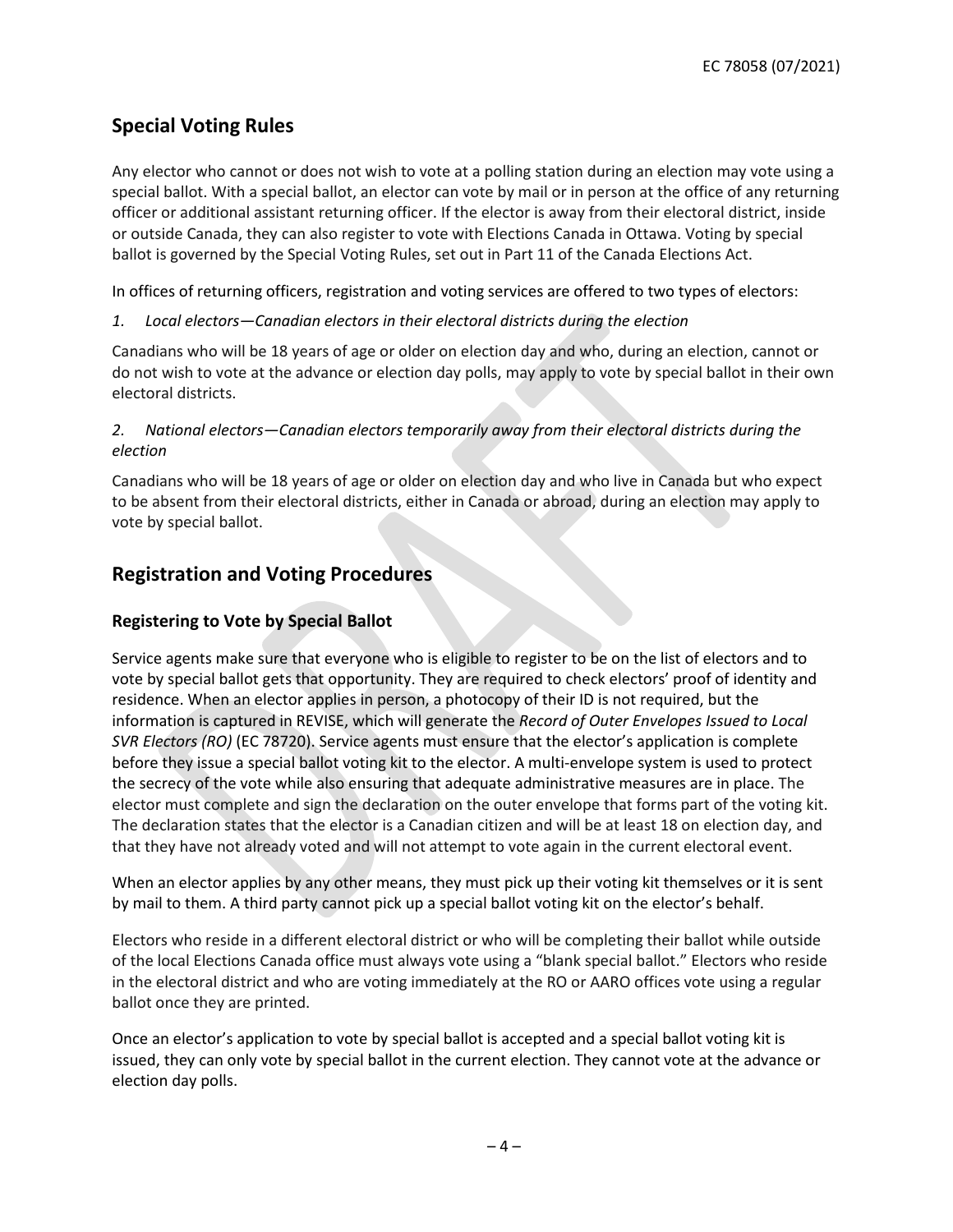Service agents record anything unusual that happens during registration in their office.

An elector who wishes to register to vote by special ballot does not need to be on the list of electors to do so. By registering to vote by special ballot, the elector will automatically have their name added to the list of electors.

A *local* elector who does not vote immediately, but rather leaves with their special ballot voting kit, is responsible for ensuring that the completed ballot reaches the office of the returning officer in their electoral district before the polls close in that electoral district on election day. Otherwise, it cannot be counted. The ballot must be returned in the envelopes provided, either in person or by mail.

A *national* elector is responsible for ensuring that Elections Canada headquarters receives the ballot no later than 6:00 p.m., Eastern Time, on election day. Otherwise, it cannot be counted. The ballot must be sent in the envelopes provided.

A ballot received by fax or other electronic means cannot be counted.

#### **Crossing Electors Off the List When They Register to Vote by Special Ballot**

After service agents register electors in the system, they will automatically be crossed off the list of electors as having received a special ballot.

On the lists of electors, an "S" appears in the left margin next to electors' names to indicate that their *Application for Registration and Special Ballot* was accepted.

#### **Placing Ballots in the Ballot Boxes**

When an elector votes immediately in the office or returns their ballot there, the service agent ensures that the elector has completed and signed the outer envelope before depositing it in the ballot box.

Ballots for national electors are returned to Elections Canada in Ottawa (before the deadline) for processing. Ballots for local electors are kept in the RO Office for the count.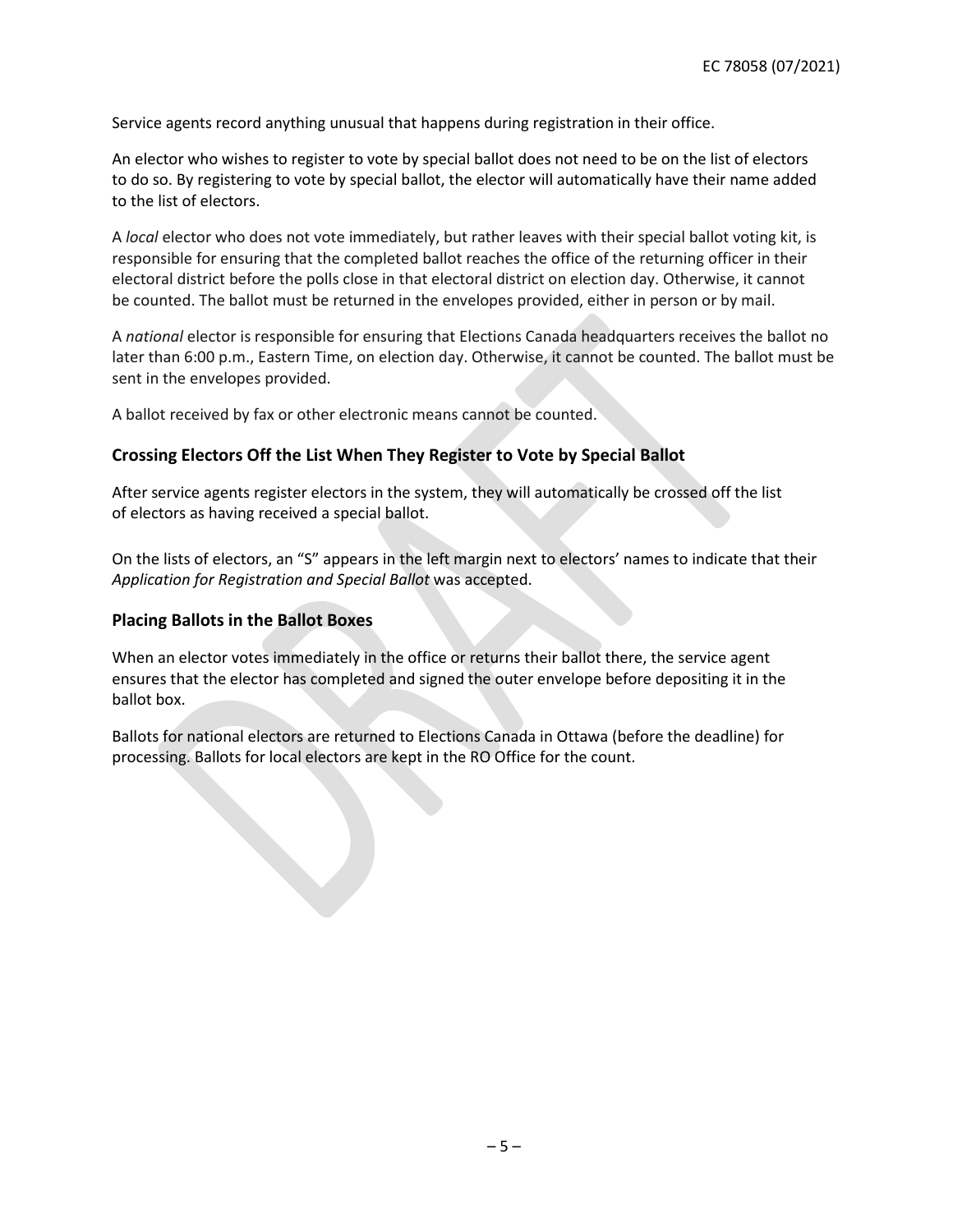# **Ballot Counting Procedures**

Ballots from local electors are counted in the office of the returning officer by teams of deputy returning officers and poll clerks. They may only be counted once the polls have closed in the electoral district.

The special ballots of other electors (electors temporarily away from their electoral districts, incarcerated electors, Canadian Forces electors and electors residing outside Canada) are counted at Elections Canada headquarters by special ballot officers, under the supervision of the Special Voting Rules Administrator.

With the updates to the verification and count of local special ballot process, the timeframe during which the verification and count of local special ballots takes place will differ for an election called during the COVID-19 pandemic. It is important to note that candidates still have the right to witness all components of the verification and count, **regardless of when they take place**, including:

- The verification of outer envelopes against the local record
- The processing of Voting Status Certificates from polling locations
- The separation of inner envelopes and outer envelopes
- The count of local special ballots

The returning officer will be able to confirm when each part of the verification and counting process will take place so the candidate can attend or send their representative as a witness.

#### **Counting** *Local* **Ballots at the Office of the Returning Officer**

- The deputy returning officer and poll clerk open the ballot box and verify each outer envelope to ensure that it is from a registered elector and that no previous ballot has been issued to that elector.
- They then open the outer envelopes, remove the sealed inner envelopes containing the ballots and deposit them in a sealed ballot box.
- Finally, they open the ballot box, remove ballots from their inner envelopes and count the votes. These procedures ensure the secrecy of the vote.

#### **As a candidate's representative present during the count, you MUST:**

- become familiar with the rules governing the counting of the votes;
- present your signed *Authorization of a Candidate's Representative* (EC 20020) form to the deputy returning officer, or make a solemn declaration and sign the form with the deputy returning officer if you have not already done so;
- maintain and aid in maintaining the secrecy of the vote;
- display your *Candidate's Representative Identification Badge* (EC 20901) whenever you are acting in the role of a candidate's representative; and
- respect the decisions of the deputy returning officer.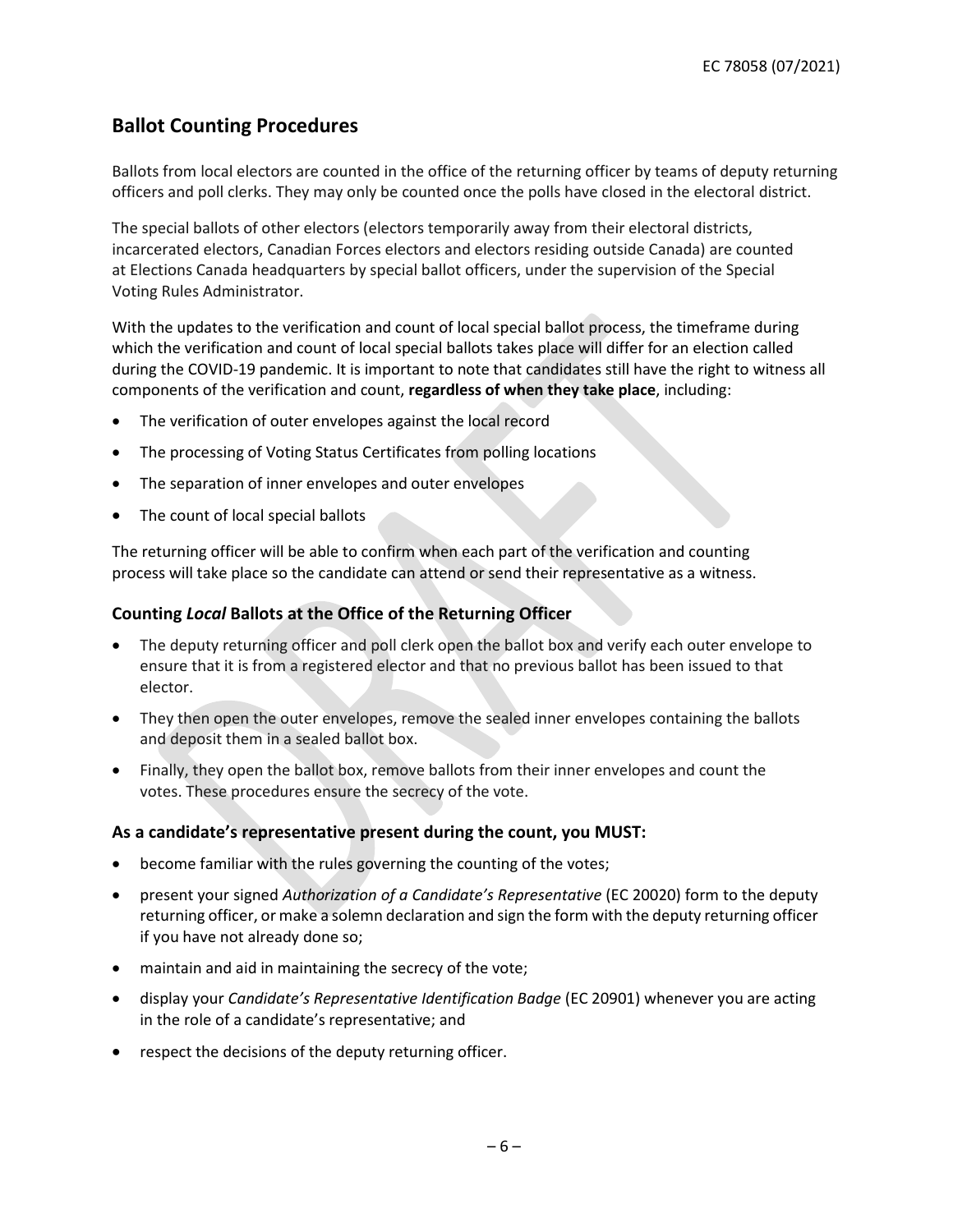#### **As a candidate's representative present during the count, you MAY:**

- examine any ballot;
- object to any ballot being counted and have the objection recorded by the deputy returning officer;
- write your name on any seal (after the count);
- write your name on the *Statement of the Vote* (after the count); and
- request to receive a copy of the *Statement of the Vote*.

#### **As a candidate's representative present during the count, you MAY NOT:**

- return or be replaced if you leave before the counting of the votes is completed;
- interfere with the counting of the ballot papers;
- handle any ballots during the count;
- try to obtain any information as to how an elector has voted;
- communicate any information as to how an elector has voted; or
- take any photographs, or make any audio or video recordings.

### **Communication of Results**

Once the special ballots for every electoral district are counted at Elections Canada headquarters, voting results are communicated to each returning officer. Those results, known as "SVR Group 1," include:

- Canadian Forces electors
- Canadian citizens residing outside of Canada
- Incarcerated electors whose address for voting purposes was in the electoral district
- Votes of electors temporarily outside of their electoral district

Each returning officer enters these results and then enters the ones for "SVR Group 2," which comprises those of local electors who returned their ballot to their local Elections Canada office.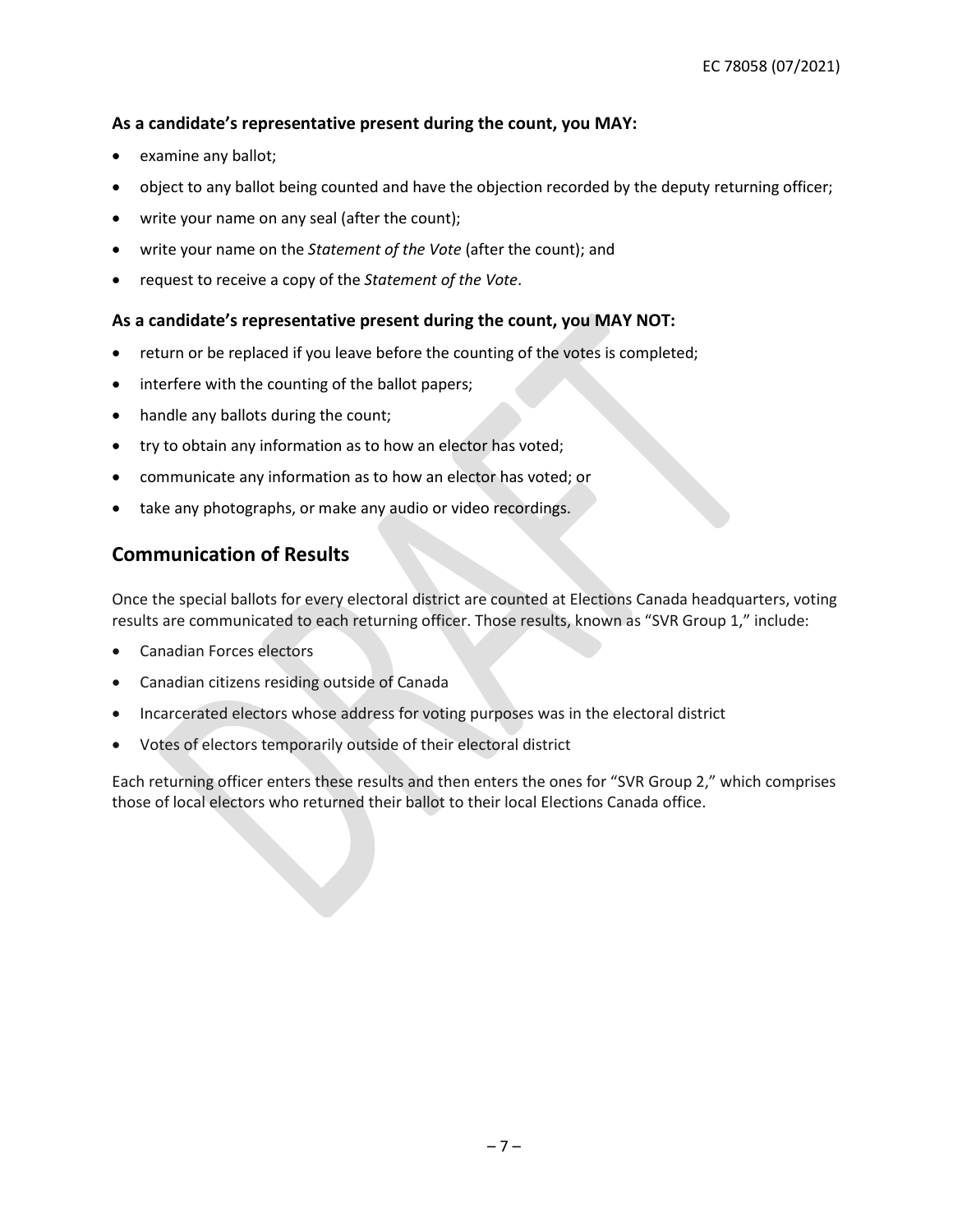# **New COVID-19 Measures in RO/AARO Offices**

It is your responsibility to become familiar with the health and safety protocols at an Elections Canada office. Everyone must follow health and safety protocols, signage messages and instructions at all locations.

In the RO or AARO office, the additional assistant returning officer or service point supervisor is responsible for the application of and adherence to health and safety measures. Therefore, you should follow the measures outlined below, which include but are not limited to:

- Wearing a mask in the office at all times, including during the count of local special ballots (Elections Canada will supply a mask or you may bring your own. Your mask must be neutral in colour and not indicate support or opposition to any candidate or political party on the ballot.)
- Staying at least two metres from others, including election workers and office staff, at all times
- Washing your hands often or using hand sanitizer when soap and water are unavailable
- Staying home if you are sick or if you have been in contact with someone who has or is suspected of having COVID-19
- Avoiding touching surfaces where possible
- Providing your name and phone number for contact tracing purposes, where applicable (recommended but not mandatory)
- Bringing your own pen to sign ballot box seals

### **Additional Information**

If you have questions about your role, please contact the returning officer for the electoral district in which you will be working. You may also contact Elections Canada:

#### **elections.ca**

Phone: 1-800-463-6868 or 613-993-2975 Fax: 1-888-524-1444 Email: info@elections.ca

30 Victoria Street Gatineau, Quebec K1A 0M6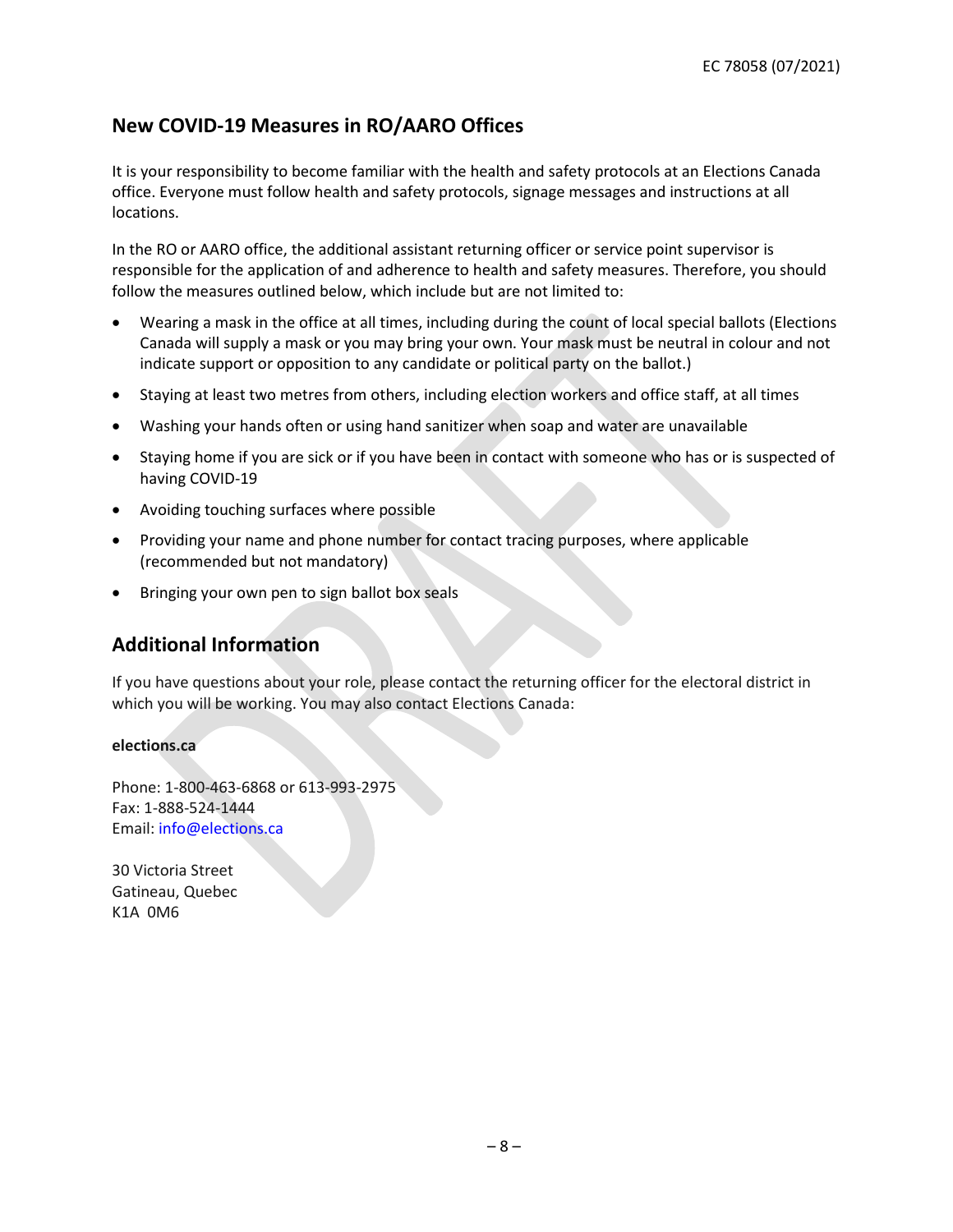

# **Guidelines for Observing Counting Operations at the Office of the Special Voting Rules Administrator**

This document is Elections Canada's DRAFT guideline OGI 2021-07, Part 3.

### **Introduction**

As a result of the COVID-19 pandemic, an unprecedented number of electors are expected to vote by mail during the 44th general election, and Elections Canada will open the doors of the office of the Special Voting Rules Administrator (SVRA) to political party representatives who wish to observe the counting of the ballots. The office of the SVRA is located at 440 Coventry Road in Ottawa, Ontario.

While at the office of the SVRA, the role of political party representatives is to observe the counting process being performed by special ballot officers (SBOs) under the supervision of the SVRA or a designate. The presence of observers will help ensure the level of scrutiny required for a fair and transparent process.

The pandemic is evolving quickly. Elections Canada's location at 440 Coventry Road—which houses both the office of the SVRA and our national distribution centre—is currently subject to capacity limits. Therefore, a limited number of employees, political party representatives and visitors will be allowed inside the office of the SVRA at any one time. We will ask political parties to provide, by no later than the 21st day before polling day, the number of representatives they plan to send to the office of the SVRA on each day of counting. We expect counts to occur daily starting the 14th day before polling day, and we anticipate that a second daily shift of counting will be added near the end of the election period. The Chief Electoral Officer could decide to restrict the number of representatives from each party who may be present at the office of the SVRA—for example, where doing so would be necessary to ensure equitable access to all parties. We will let parties know immediately if such a decision is made.

We encourage political parties to provide the names of their representatives as early as possible in the election period. Elections Canada will send the representatives an email containing:

- An authorization form to be completed ahead of time (top section only)
- Details about an information session on the counting procedures at the office of the SVRA
- Information about voluntary COVID-19 rapid testing
- Instructions on how to access the building at 440 Coventry Road
- Information on the health and safety measures in place

Since the counting procedures at the office of the SVRA are complex and differ from those at the polls, political party representatives will be required to attend a mandatory information session.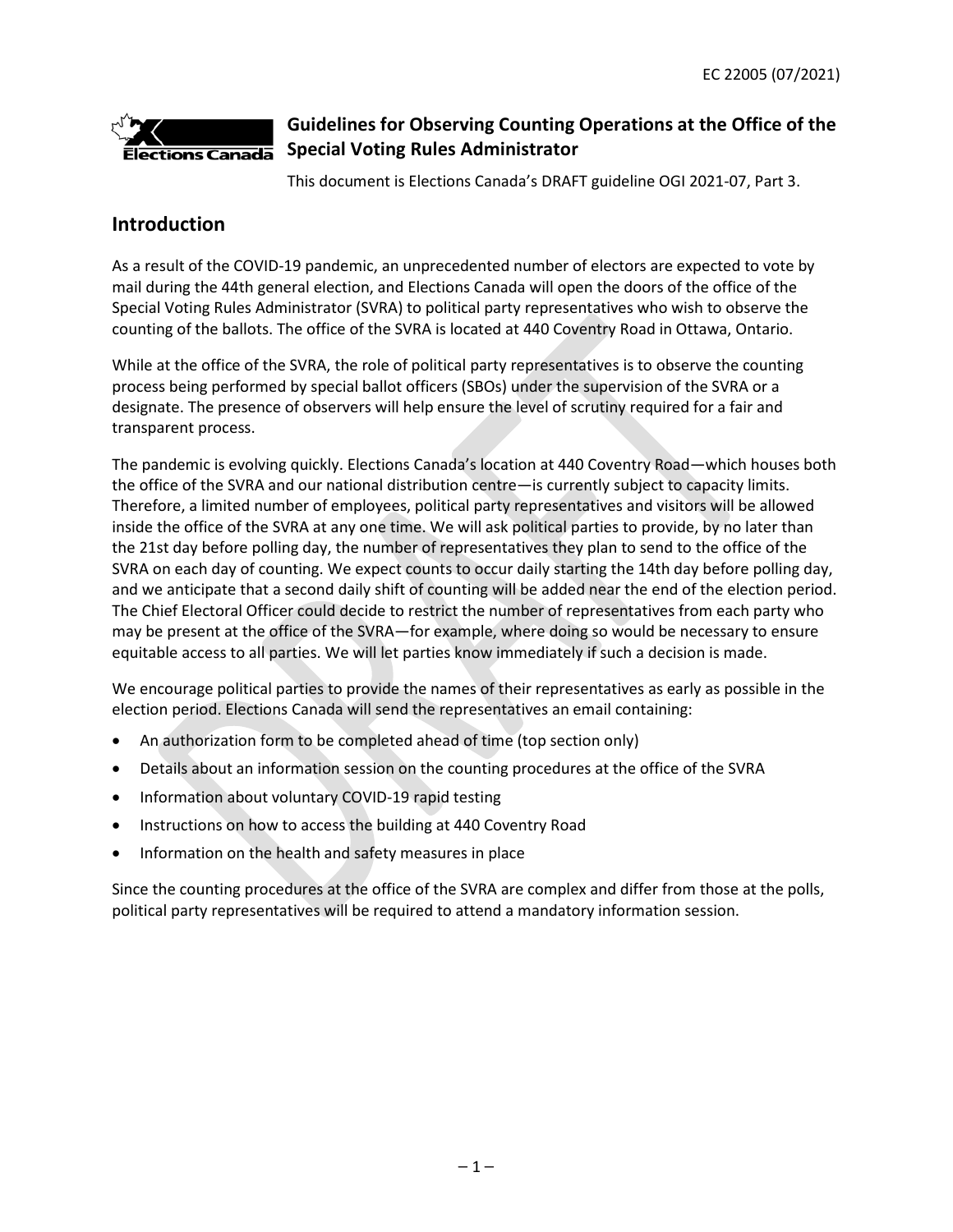# **Authorization of a Political Party Representative—Office of the Special Voting Rules Administrator**

The *Authorization of a Political Party Representative* form (EC 20074) authorizes you to act as an observer at the office of the SVRA for this federal election. Ask the person from your party who is responsible for coordinating observation at the office of the SVRA to provide you with the signed form, as it is required to access the office.

You must present the signed *Authorization of a Political Party Representative* (EC 20074) to the SVRA or a designate when you arrive at 440 Coventry Road and, once inside the building, whenever asked. The original form or a photocopy will be accepted; a digital copy cannot be accepted. The SVRA or a designate will verify that the top section of the form has been properly completed, and you will be required to make a solemn declaration. You will be given a *Political Party Representative Identification Badge* (EC 20902) inside a *Clear Plastic Hanging Badge Holder* (EC 20909). Do not add anything to or write anything on the badge.

**Note:** Rules governing the conduct of representatives at the office of the SVRA, local Elections Canada offices and polling stations differ. If you are observing proceedings at a polling station, please refer to the *Guidelines for Candidates' Representatives* (EC 20045). If you are observing proceedings at a local Elections Canada office, please refer to the *Special Voting Rules—Guidelines for Candidates' Representatives* (EC 78058).

As a political party representative observing the counting of the ballots, you **MUST**:

- Respect and help maintain the secrecy of the vote and the confidentiality of preliminary results.
- Be prepared to show your signed *Authorization of a Political Party Representative* form (EC 20074) to the SVRA or a designate.
- Display your *Political Party Representative Identification Badge* (EC 20902) whenever you are acting as a political party representative.
- Respect the decisions of the SVRA.
- Observe the work being performed by a pair of SBOs, provided that your presence does not interfere with their work.
- Stand in the designated areas for political party representatives.
- Follow the health and safety measures in place.
- Attend a training session (date and time to be determined) on the counting process at the office of the SVRA and the health and safety measures in place.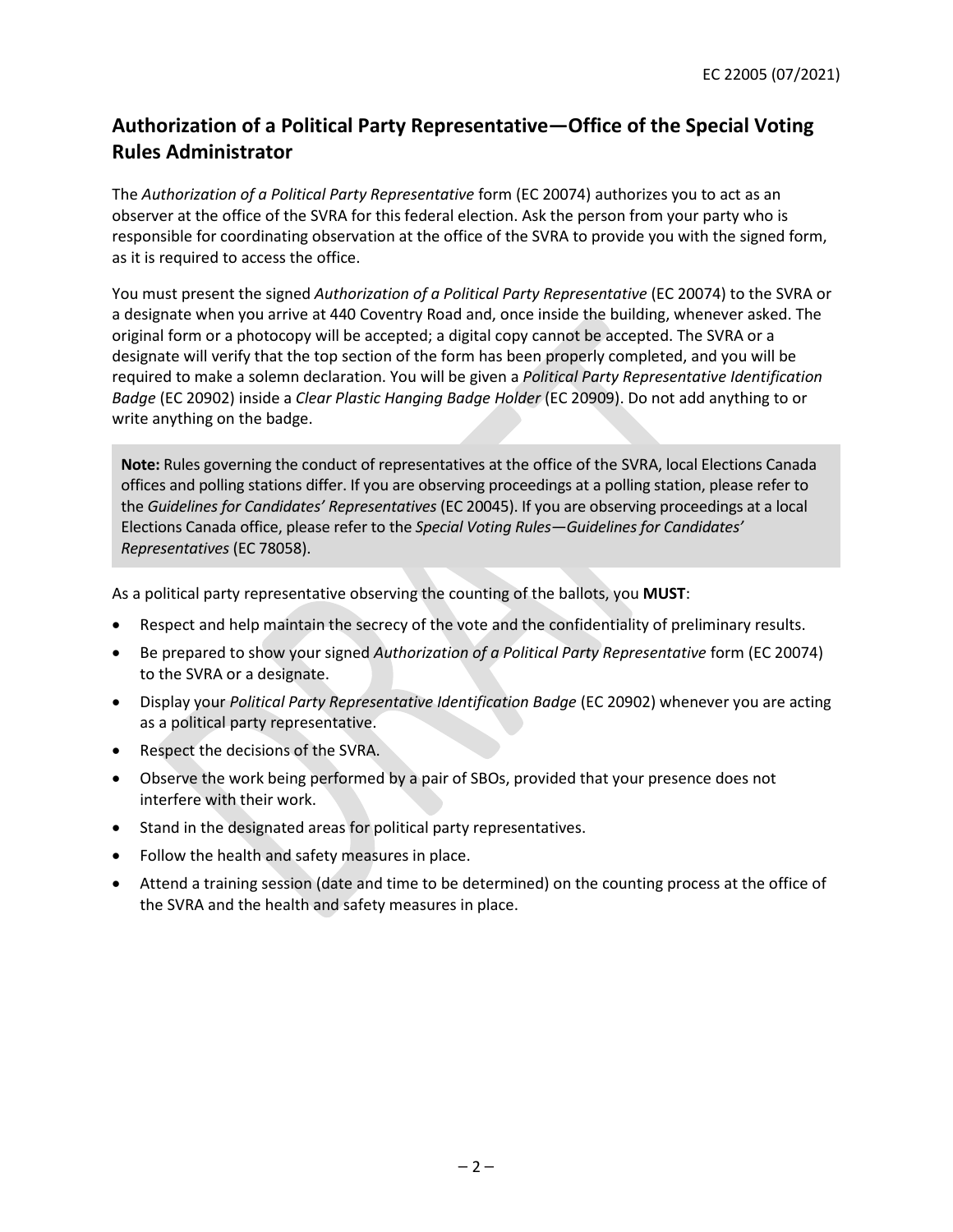As a political party representative during the count, you **MAY NOT**:

- Interfere with the counting process; if you do so, you risk being asked to leave or being removed from the office of the SVRA.
- Systematically challenge an SBO about the counting process.
- Talk directly to an SBO; you may address your comments, questions or objections only to the SVRA or a designate.
- Take any photographs or make a video recording of the counting procedures.
- Handle, manipulate or in any way touch a ballot during the count.
- Sit next to a SBO's table.
- Display any campaign literature or wear any colours or emblems that would identify your candidate or a party.

**Note:** Counts at the office of the SVRA could start as early as Day 14, depending on the volume of ballots received. As volumes increase throughout the election period, a second daily shift of counting may be added. The counting schedule will be posted on the Political Entities Service Centre (PESC) portal as counts are confirmed.

#### **Access to the Office of the Special Voting Rules Administrator**

- The office of the SVRA is located at 440 Coventry Road, in Ottawa, Ontario, in a warehouse behind the RCMP building.
- The counting of the ballots takes place on the 2nd floor; there are no available elevators (if necessary, a freight elevator can be used).
- The office is in a warehouse with concrete floors; appropriate and comfortable footwear is recommended.

#### **Parking**

- There is NO parking available on the premises.
- Daily passes allowing you to park at the Canadian Tire store located at 330 Coventry Road are available from the Commissionaire at 440 Coventry Road. The cost of the parking pass remains to be determined. The walk between the parking lot and the office of the SVRA takes about five minutes.
- Public transportation: The nearest bus stop is #18 Belfast/Coventry; the nearest O-Train station is St-Laurent.